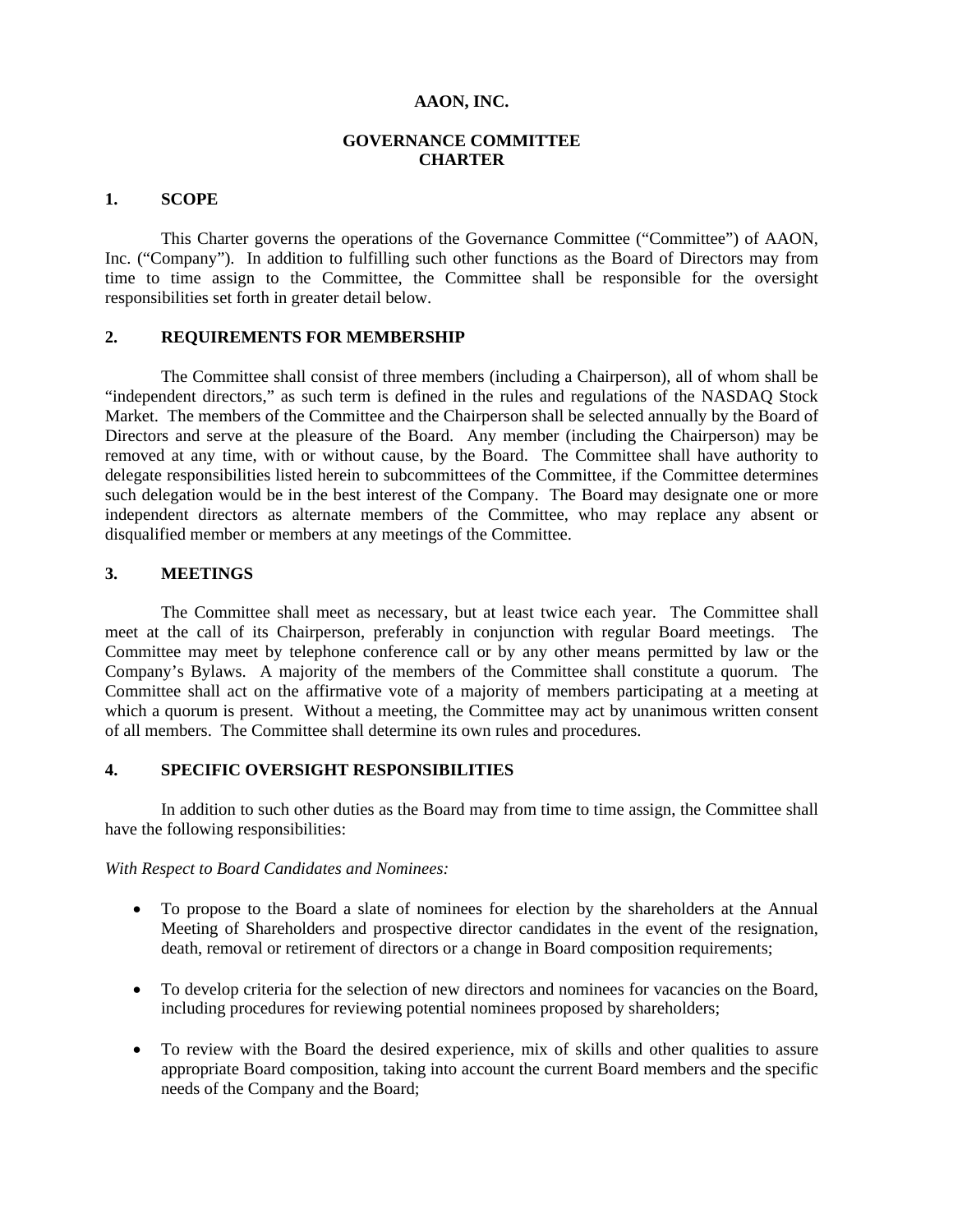- If necessary, to conduct candidate searches, interview prospective candidates and conduct programs to introduce candidates to the Company, its management and operations;
- To recommend to the Board, with the input of the President or Chief Executive Officer, qualified candidates for the Board who bring the background, knowledge, experience, skill sets and expertise that would strengthen and increase the diversity of the Board;
- To review the suitability for continued service as a director of each Board member when he or she has a significant change in status, such as an employment change, and recommending whether or not such director should be re-nominated; and
- To work with senior management to provide an orientation and continuing education program for directors.

Notwithstanding the provisions set forth in this Charter, if the Company is legally required by contract or otherwise to provide third parties with the ability to nominate directors (e.g., preferred stock rights to elect directors upon a dividend default, shareholder agreements or management agreements), the selection and nomination of such directors need not be subject to the Committee's nominating and review process.

## *With Respect to the Board of Directors and its Committees:*

- To review periodically the size of the Board and recommend to the Board changes deemed appropriate;
- To recommend to the Board policies pertaining to the roles, responsibilities, retirement age, tenure and removal of directors;
- To assist the Board in determining and monitoring whether or not a director or prospective director is an "independent director" within the meaning of any rules and laws applicable to the Company;
- To review and consider possible conflicts of interests that may arise between the Company and any director;
- To review periodically, with the participation of the President or Chief Executive Officer, all Board committees and recommend to the Board changes, as appropriate, in the number, responsibilities, membership and chairs of the committees; and
- To develop and review periodically a process for and to assist the Board with conducting, not less frequently than annually, an evaluation of the effectiveness of the Board as a whole.

### *Regarding Corporate Governance:*

• To review periodically and monitor the Company's corporate governance guidelines (including the Company's Code of Conduct) and review recent developments in corporate governance concepts, to assure that the Company's corporate governance guidelines reflect best practices and are appropriate for the Company, and to assist the Board in achieving such best practices;